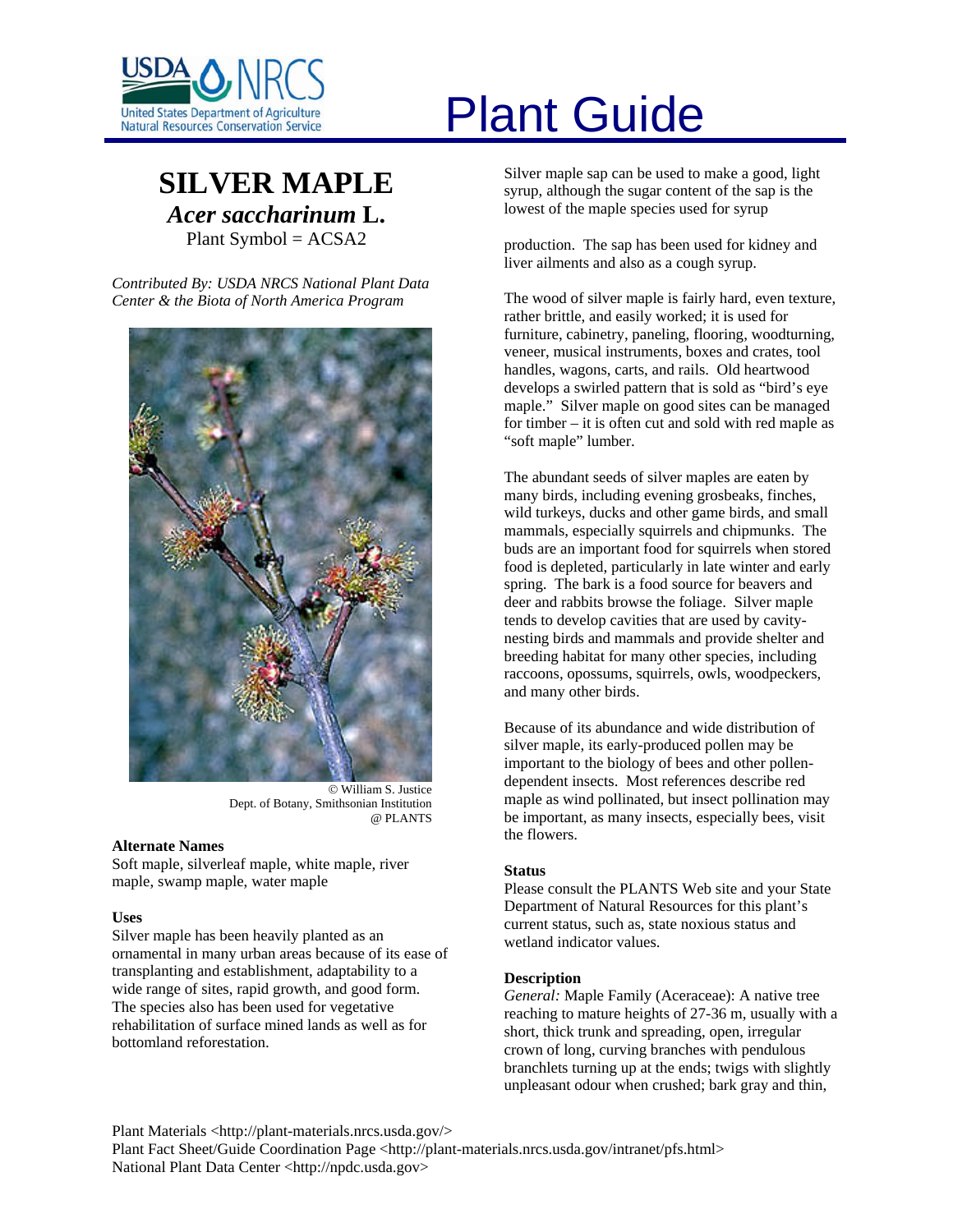becoming furrowed into long, shaggy, scaly ridges on older trunks and branches. The leaves are deciduous, opposite, 8-15 cm long and nearly as wide, longpetioled, deeply 5-lobed and long-pointed (middle lobe often 3-lobed) with V-shaped sinuses, doubly toothed, with three main veins from the base, dull green above, silvery-white beneath, usually turning pale yellow or soft gold in the autumn, occasionally scarlet and crimson (perhaps reflecting hybridization with red maple). The flowers are usually greenish or yellow from reddish buds, about 6 mm long, the male (staminate) flowers fascicled, the female (pistillate) flowers in drooping racemes, the flowers functionally male or female. Individual trees commonly have all male or all female flowers (the species essentially dioecious) or some trees may have more of one type than the other, and scattered flowers may be functionally bisexual (the species technically polygamo-dioecious). The fruits are winged nutlets (samaras) 4-6 cm long, light brown with pink veins, in a long-stalked, wide-spreading pair. The common name refers to the silvery appearance of the underside of the leaves.

*Variation within the species:* Red maple forms natural hybrids with silver maple (*A. saccharinum*): *Acer* X *freemanii* E. Murray. The hybrids, however, are nearly sterile.

*Distribution:* Silver maple grows over most of the eastern half of the United States and immediately adjacent Canada, except along major portions of the Gulf and Atlantic coastal plains. The natural range extends from Maine, New Brunswick, and southern Quebec, west to Minnesota and southeastern South Dakota, eastern Nebraska, Kansas, and Oklahoma, and south to Louisiana, Mississippi, Alabama, northwestern Florida, and central Georgia. It is relatively uncommon in the southern part of its range and absent at higher elevations in the Appalachians. Its abundance in natural habitats has decreased due to conversion of bottomland forests for agriculture but increased in urban areas due to planting. For current distribution, please consult the Plant Profile page for this species on the PLANTS Web site.

Silver maple has been introduced to the western United States as an ornamental and to areas of the Black Sea coast of the Soviet Union and various parts of Europe.

## **Adaptation**

Silver maple is found on stream banks, flood plains, and lake edges where it grows best on better-drained, moist alluvial soils, at elevations of 30-600 meters. Silver maple can grow on sites where soils are

usually saturated most of the growing season. Seedlings have survived 60 days of continuously saturated soils. In the upper Mississippi River valley, silver maple trees survived 1 year of constant inundation (due to reservoir formation) but died after the second. It ranges from moderately shade-tolerant (good sites) to intolerant (poor sites). Silver maple dominance is usually in forest types that are pioneer to intermediate in succession and maintained only with management or disturbance, particularly flooding. It will quickly invade abandoned agricultural clearings and other cutover areas. Although it does not compete well with other species in upland sites, silver maple grows vigorously under a wide variety of conditions when planted as an ornamental.

Silver maple flowers in (February)March-April(May), before the leaves, usually before red maple. All flowers on one tree are nearly synchronous. Fruiting occurs in April-June, maturing about 3 weeks after pollination and all released over a short period, usually less than 2 weeks.

#### **Establishment**

Silver maple may begin producing seed as early as 11 years old. Viable seed may be produced through self-pollination and large seed crops are produced annually. The seeds are primarily wind dispersed but are sometimes carried by water. Germination usually occurs in the spring shortly after dispersal – the seeds require no pretreatment or stratification (although seedlings require a considerable length of chilling to break dormancy). Natural regeneration by seed is most successful on moist mineral soil or moist litter. Seedling establishment requires full sun, but subsequent growth is best with partial shade.

Silver maple can be propagated from cuttings and bud grafts and by layering. Seeds are abundant but seedlings are highly variable. Sprouts from the stump or root crown are prolific. The best sprouting occurs from younger trees with stumps less than 30 cm in diameter. Flood energy breaks off aboveground portions of silver maple – the remaining stems sprout vigorously and may vary in number after such damage.

Silver maples can live to 130 years or longer.

## **Management**

Despite its usefulness in urban plantings, especially on poor sites, silver maple has significant limitations and is now not so commonly planted. It has been over-planted. It often grows to a larger size than anticipated and the brittle branches are easily broken